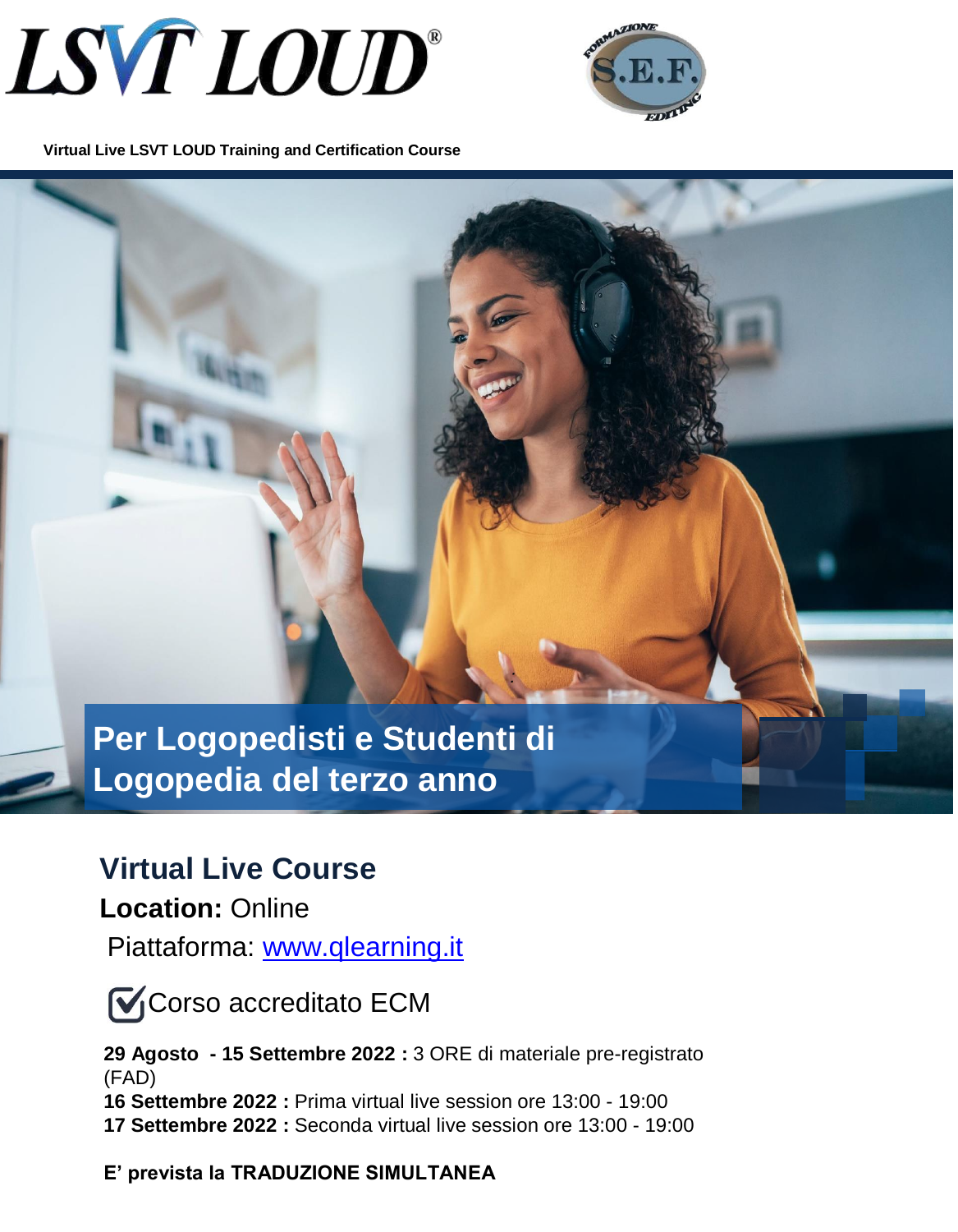Il Virtual Live LSVT LOUD Training and Certification Course è un mix di insegnamenti online pre-registrati e di webinar interattivi pensati per insegnare a logopedisti e studenti di logopedia tecniche di trattamento per adulti e bambini con disordini motori del linguaggio con una speciale attenzione alla malattia di Parkinson.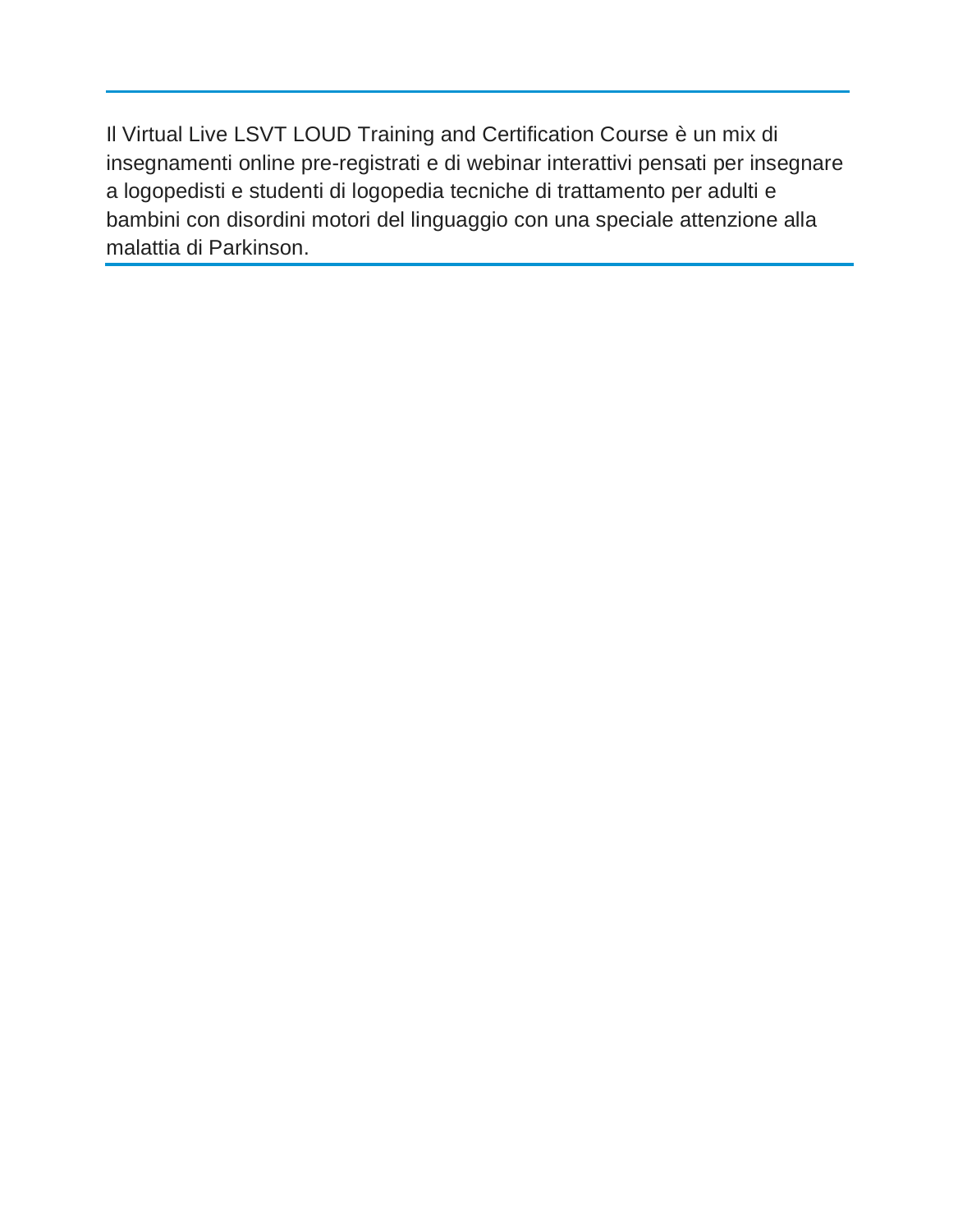# **Cosa è incluso con LSVT LOUD Training and Certification?**

- Virtual live LSVT LOUD Training and Certification Course
- LSVT LOUD Certification dopo il completamento del corso e il superamento dell'esame finale
- LSVT LOUD Homework Helper DVD
- Appuntamenti settimanali, in orario di ufficio, su Zoom con i docenti LSVT
- LSVT LOUD Resources in Clinician Account
- Inserimento nella lista LSVT Global Certified Clinician Database
- Accesso al Gruppo privato Facebook LSVT LOUD Clinician
- Accesso mensile **gratuito** a webinar online su argomenti avanzati LSVT LOUD
- Supporto continuativo da esperti LSVT LOUD per domande cliniche
- Accesso su richiesta all'Online LSVT LOUD Training and Certification Course in qualsiasi momento per rivedere i contenuti
- Sconto per LSVT Companion<sup>®</sup> System

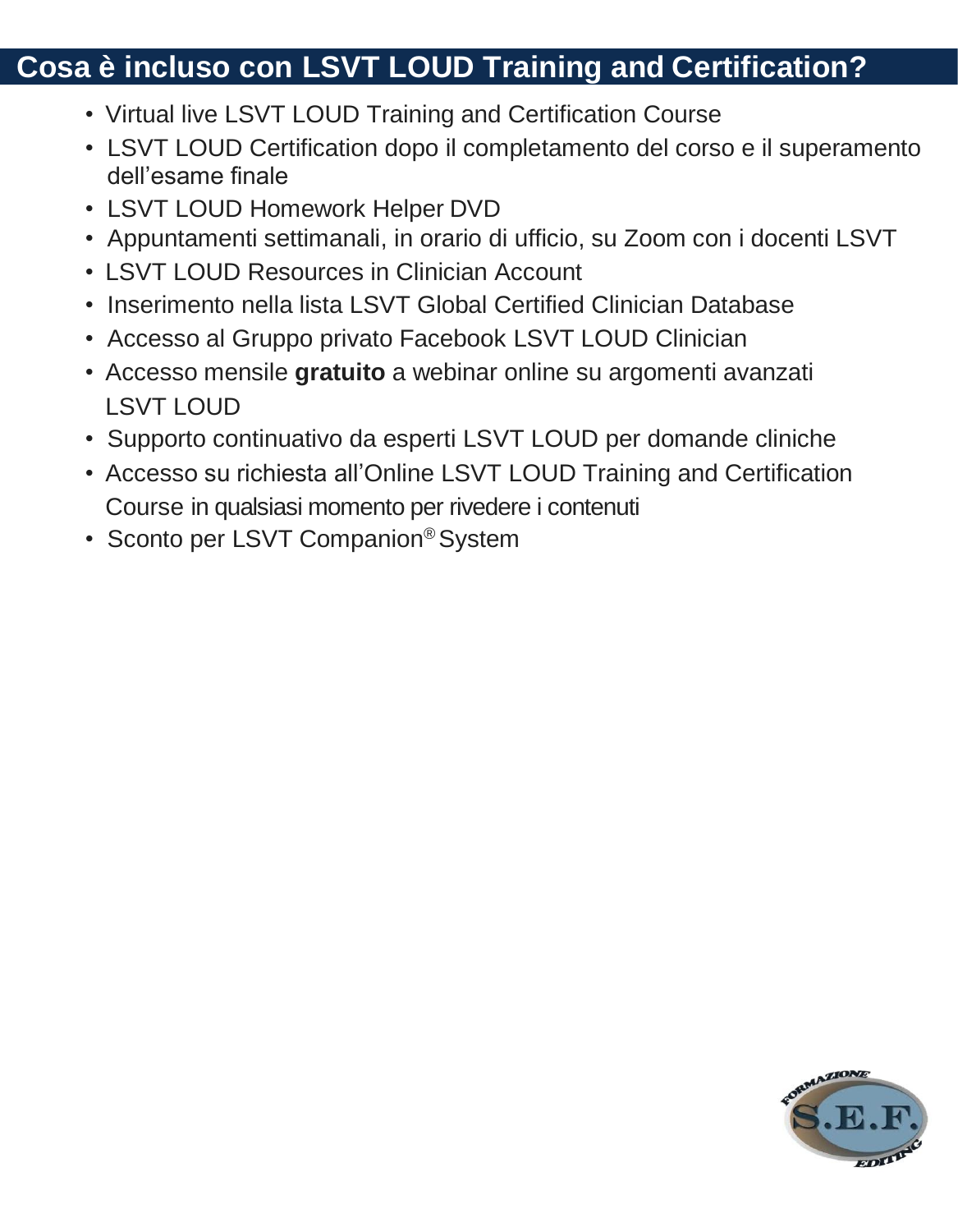# **LSVT LOUD® Virtual Live Course Programma – Italia**

## **Insegnamenti pre-registrati (FAD) - dal 29 Agosto al 15 Settembre 2022 (3-4 ore totali d'insegnamento)**

**Pre-test** (40 domande)

- **Modulo 1:** Introduzione
- **Modulo 2:** Revisione della voce nei disturbi neurologici; LSVT LOUD concetti essenziali
- **Modulo 3:** Panoramica sulla malattia di Parkinson; caratteristiche della voce e del parlati in PD
- **Modulo 4:** Dimostrazione di una sessione di trattamento di LSVT LOUD
- **Modulo 5:** Rationale per lo sviluppo di LSVT LOUD; Recenti risultati di ricerca LSVT

#### **Test finale sui primi 5 moduli**

# **Virtual Live Day 1: 16 Settembre 2022 dalle ore 13:00 alle ore 19:00**

#### **SESSION 1: 13:00 – 14:45**

 **Modulo 06:** Metodo LSVT LOUD: Esercizi quotidiani

**Pausa: 14:45 – 15:00**

*.*

#### **SESSION 2: 15:00 – 16:45**

 **Modulo 07**: Metodo LSVT LOUD: Gerarchia; sessione interattiva con esercizi quotidiani e Gerarchia del parlato

**Pausa: 16:45 –17:00** 

#### **SESSION 3: 17:00 – 19:00**

**Modulo 08:** Quantificazione, Documentazione e Telepratica Riepilogo degli esercizi quotidiani e della Gerarchia; Tecniche di insegnamento, Questions time.

### **TEST DI VALUTAZIONE PRIMO GIORNO**

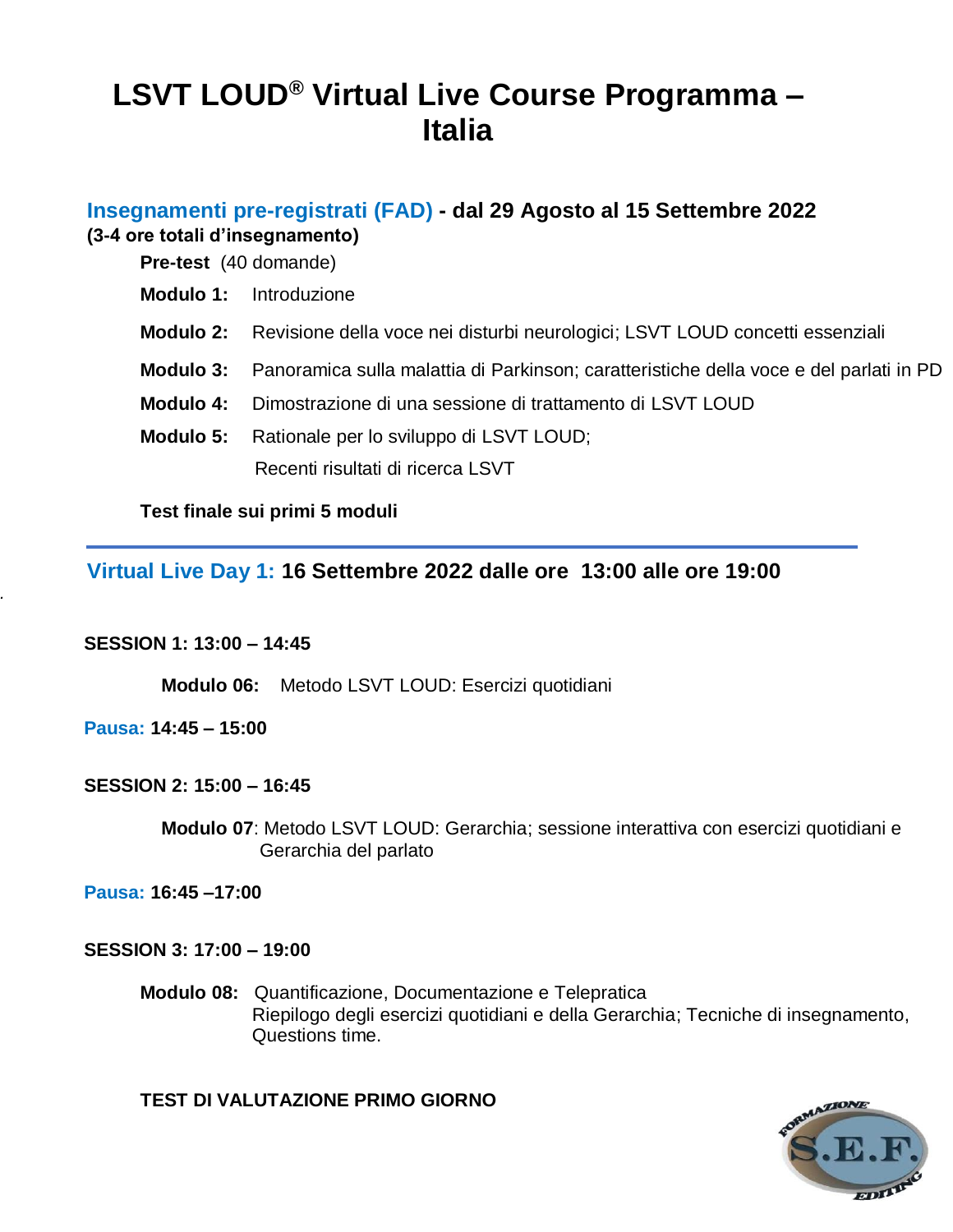# **Virtual Live Day 2: 17 Settembre 2022 dalle ore 13:00 alle ore 19:00**

#### **SESSION 1: 13:00 – 15:00**

*.*

**Modulo 09:** Calibrazione, il ruolo del coniuge e della famiglia, seguire le raccomandazioni; sessione interattiva con la Pratica a casa e Ripetizione; Question time

**Pausa: 15:00 – 15:15** 

#### **SESSION 2: 15:15 – 17:00**

 **Modulo 10:** Pronostico delle variabili e selezione dei criteri; Valutazione Applicazione di LSVT LOUD in alter patologie/disordini

**Break: 17:00 – 17:15** 

#### **SESSION 3: 17:15 – 19:00**

**Modulo 11:** Sessione interattiva con pazienti volontari; Revisione delle interazioni; Iniziare, Crescere, Guidare LSVT LOUD; Conclusioni.

**Esame Finale:** 40 domande a risposta multipla (Richiesto 85% di risposte corrette).

**Questionario ECM**

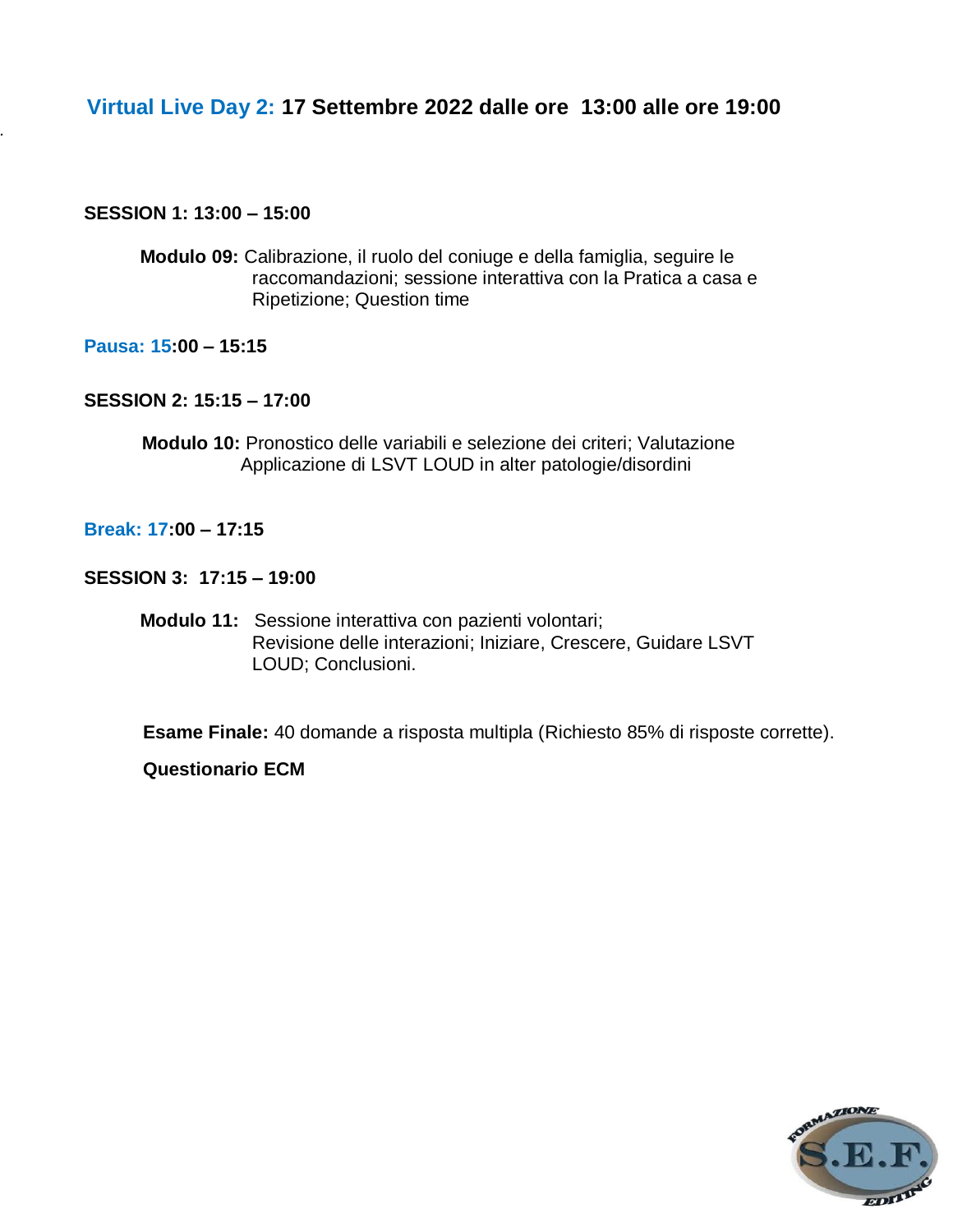**Costo del corso:** 

- **Logopedisti: 732 € iva inclusa;**
- **Studenti: 488€ iva inclusa;**
- **Terapisti già certificati LSVT LOUD: 366 € iva inclusa.**
- **Il corso è pagabile anche a rate con saldo entro Natale 2022**

**Il bonifico dev'essere intestato a:**

 **SEF Editing Banca: Banca di Credito Cooperativo di Milano Filiale Vimodrone**

> **Codice Iban: IT59A0845334080000000037826**

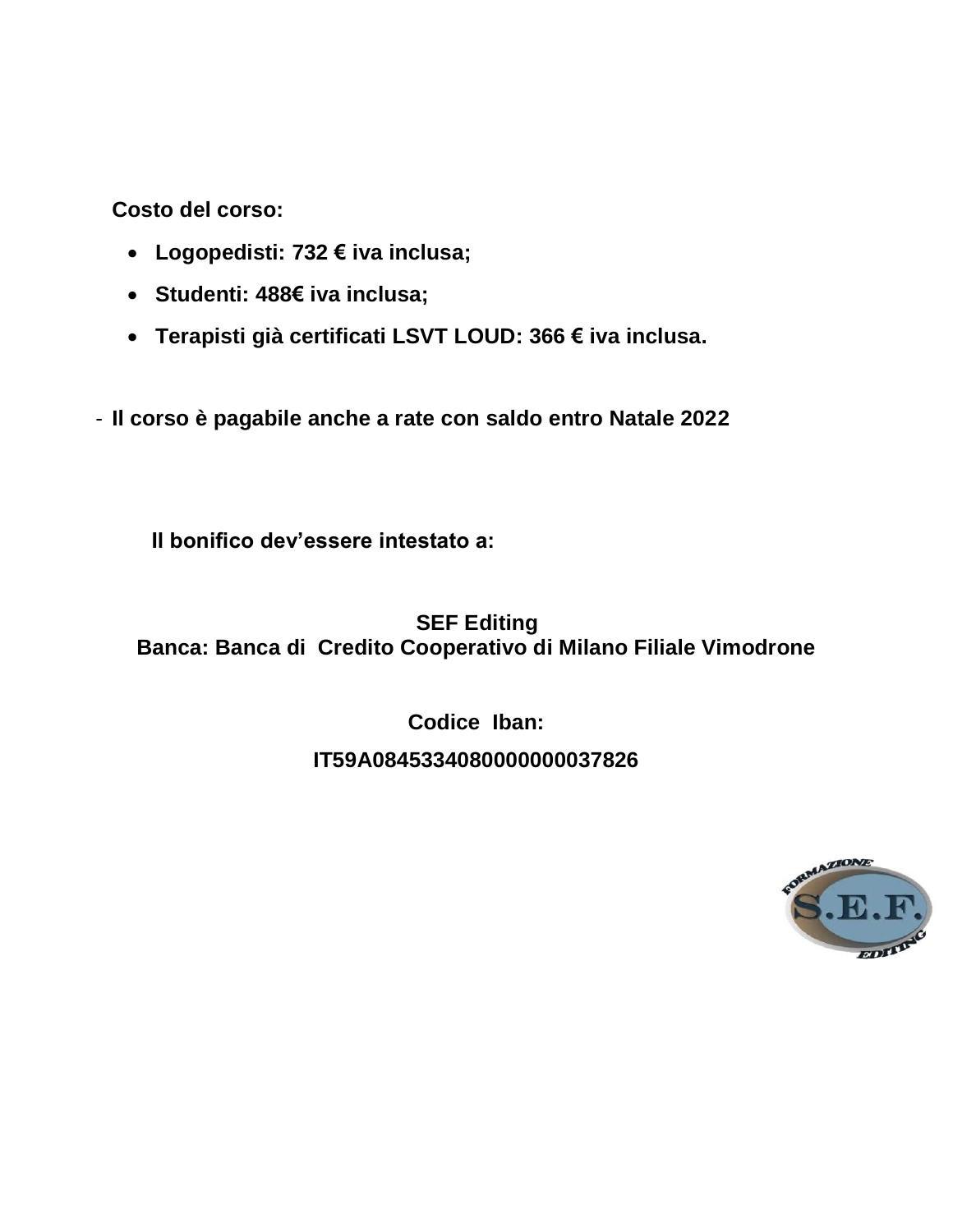# **Per informazioni ed iscrizioni contattare la Segreteria**

# **SEF EDITING:**

EMAIL: [rori14@libero.it](mailto:rori14@libero.it) - [segreteria@sef-societaeuropeaformazione.it](mailto:segreteria@sef-societaeuropeaformazione.it)

Cell : 331.1888566

Tel: 081.8338733

Sito web: [www.sef-societaeuropeaformazione.it](http://www.sef-societaeuropeaformazione.it/)